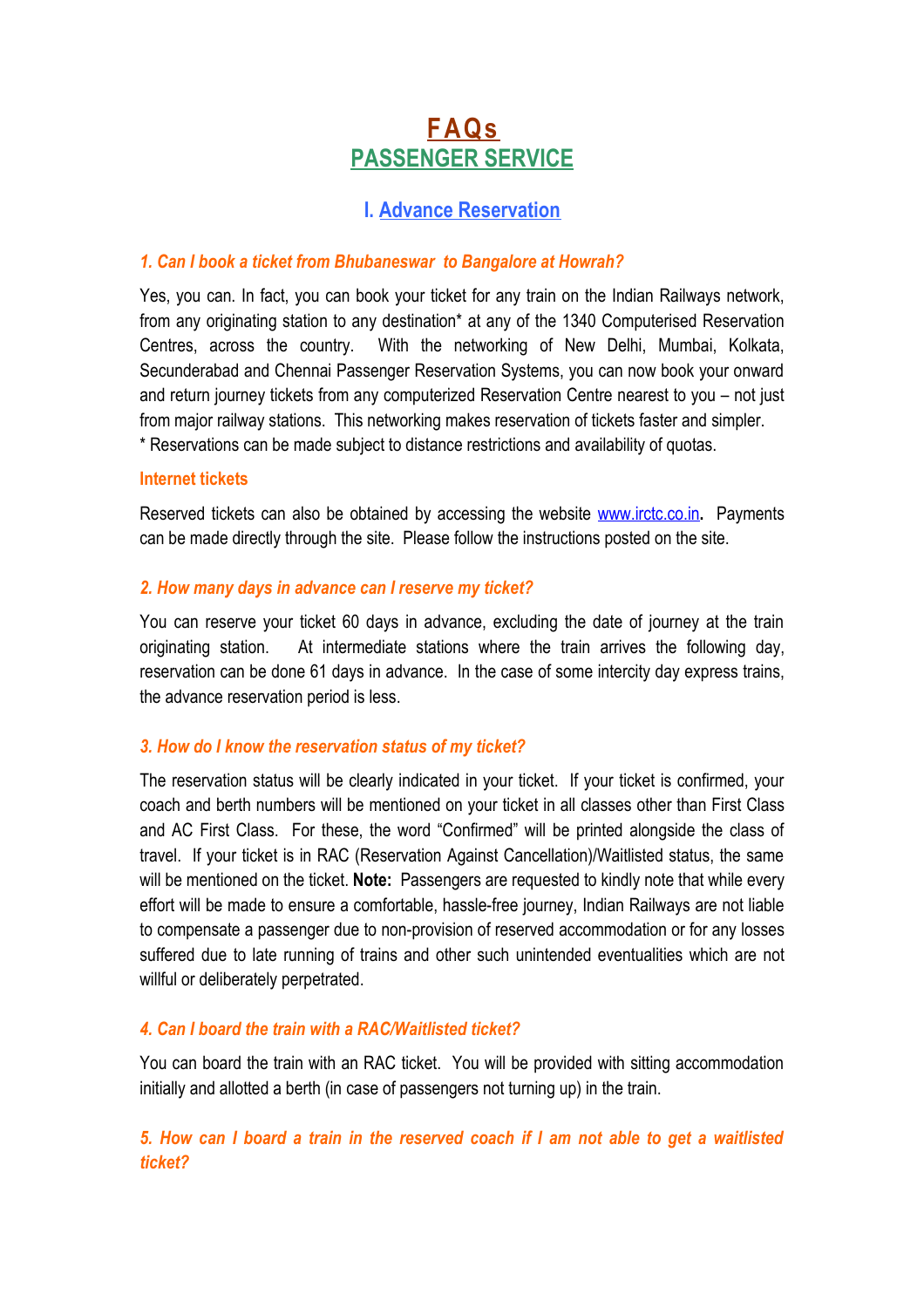Yes. If you don't have any ticket, you may approach the Train Superintendent/TTE after purchasing an unreserved ticket from the booking office as specified in the following table. The TTE will allot the accommodation, subject to availability.

| <b>Category of Train</b> | <b>Class of Travel</b>                                | <b>Min. Class of Ticket required</b><br>for permission to Board from<br><b>Intermediate Stations</b> |  |  |
|--------------------------|-------------------------------------------------------|------------------------------------------------------------------------------------------------------|--|--|
| i) Rajdhani/Shatabdi     | 1A, 2A, 3A, AC Chair Car                              | 1 <sup>st</sup> Class Ordinary                                                                       |  |  |
| ii) Jan Shatabdi         | AC Chair Car, 2 <sup>nd</sup> Seat                    | 1 <sup>st</sup> Class Ordinary/ 2 <sup>nd</sup><br><b>Mail</b><br><b>Express</b>                     |  |  |
| <i>iii)</i> Mail/Express | FC, 1A, 2A, 3A, AC Chair,<br>SL, 2 <sup>nd</sup> Seat | 2 <sub>nd</sub><br>1 <sup>st</sup><br><b>Class</b><br>Ordinary<br>Mail/Express.                      |  |  |

However, in case you have a second-class ticket and could not get reservation in sleeper class and desire to travel in any upper class, you may approach the on-board ticket checking staff, who can upgrade your ticket accordingly subject to availability of accommodation except in Rajdhani/Shatabdi Express trains.

## *6. How do I find out the current status of my unconfirmed ticket?*

You can contact the Enquiry Counters at your nearest Computersied Reservation Centre or call the Interactive Voice Response System, available at major stations. Remember to always quote the 10 digit PNR Number indicated on the upper left hand corner of your ticket, to find out the current status.

The current status of your ticket can also be obtained from the Indian Railways Passenger Information Website: [www.indianrailways.gov.in.](http://www.indianrailways.gov.in/) This site also provides real-time information relating to availability of seats (and berths in a train even between a pair of stations), timetable and train fares etc. For general information on Indian Railways, passengers can access the Indian Railways website: [www.indianrailways.gov.in.](http://www.indianrailways.gov.in/)

# *7. How does the Railway Automatic Telephone Enquiry System work?*

**Present Status**: The railway telephone enquiry system is automated telephone enquiry system, which gives you details of accommodation availability and the current status of your tickets. The telephone numbers may be ascertained from the Station Manager/ Reservation Office. The telephone numbers at metropolitan cities are as follows: Kolkata: 138. Chennai: 131, 1361, 1362 and 1363. Mumbai: 1330, 1335. Bhubaneswar 131 & 133 (PNR), Visakhapatnam : 130, 131 & 132. On dialing these numbers and following step-by-step instructions, you will get the desired information.

Apart from this system, **Integrated Train Enquiry System (ITES)** through Call Centres has been introduced with mega capacity of 250-1000 phone lines at Patna and Bangalore. Details of accommodation availability, PNR status, running status of trans, rules/regulations, train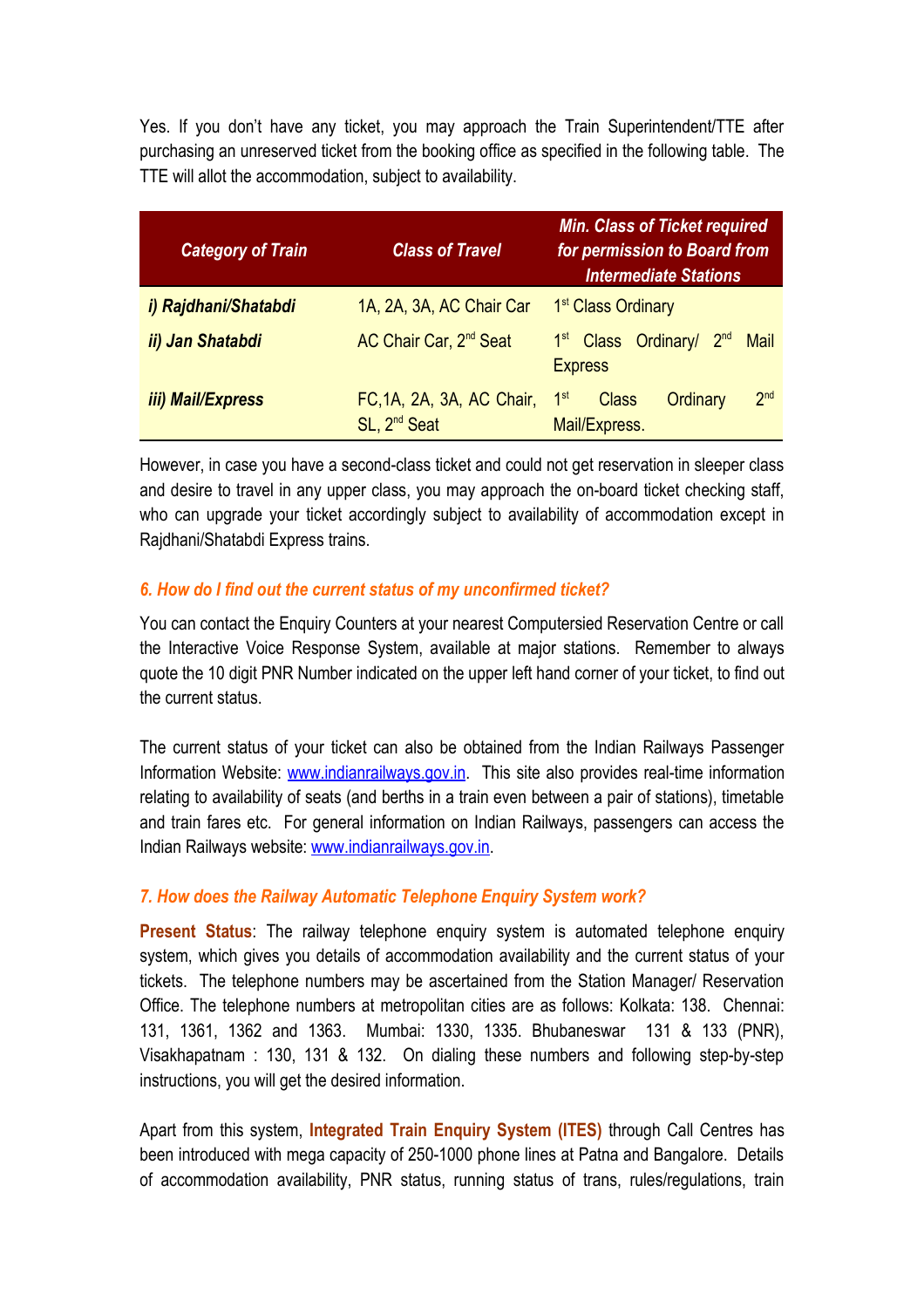routes etc can be obtained through a universal number accessible from any type of phone (Landline, Mobile and WLL) and will be available from any where including far flung areas and villages. It will be a local call within a particular telecom circle. In case a person wishes to get manual enquiry, he will be directed through Interactive Voice Response System (IVRS).

**Future Plan**: The facility of such call centres will be extended to other telecom circles also with more options. Apart from the passenger related enquiry value added services like booking of tickets, hotel, taxi, auctioning of tickets, SMS based enquiry etc. will also be available through ITES.

# **II. Tatkal Scheme**

# *1. What do I do, if I cannot plan my journey in advance?*

Though it is always advisable to plan your journey well in advance, there may be times when this is not possible. For such situations, Indian Railways have introduced the **Tatkal Scheme** in Sleeper Class, AC Chair Class, 3-Tier AC and 2-Tier AC classes in almost all Mail/Express trains.

The reservation under this scheme commences at 8 a.m. on the previous day for which the reservation is being sought. There is a proposal to start Tatkal Bookings three days before i.e., for journey on 5<sup>th</sup>, the booking would be starting at 8 a.m. on 2<sup>nd</sup>. The date of implementation of the proposal will be notified separately.

**No proof of identity is required** to be produced by the passengers seeking reservation under Tatkal Scheme, neither at the time of booking nor during the journey.

# *2. What are the broad features of the revised Tatkal Scheme?*

- i. To meet the urgent requirement of the passengers who plan their journey at short notice, Tatkal reservation facility has been provided in Sleeper Class, Air-conditioned Chair Class, 3-AC & 2-AC classes in almost all Mail/Express trains including special trains, which can be booked even on Internet.
- ii. The advance reservation period under this scheme is five days excluding the day of journey.
- iii. No proof of identity is required to be produced by the passenger seeking reservation under Tatkal Scheme, neither at the time of booking nor during the journey.
- **Srl. No. Class Tatkal Charges** *During non-peak period (15 th July to 15 th Sept. to 14 th July)Sep.) Peak period (16 th*
- iv. The premium on Tatkal Scheme on different classes is as under: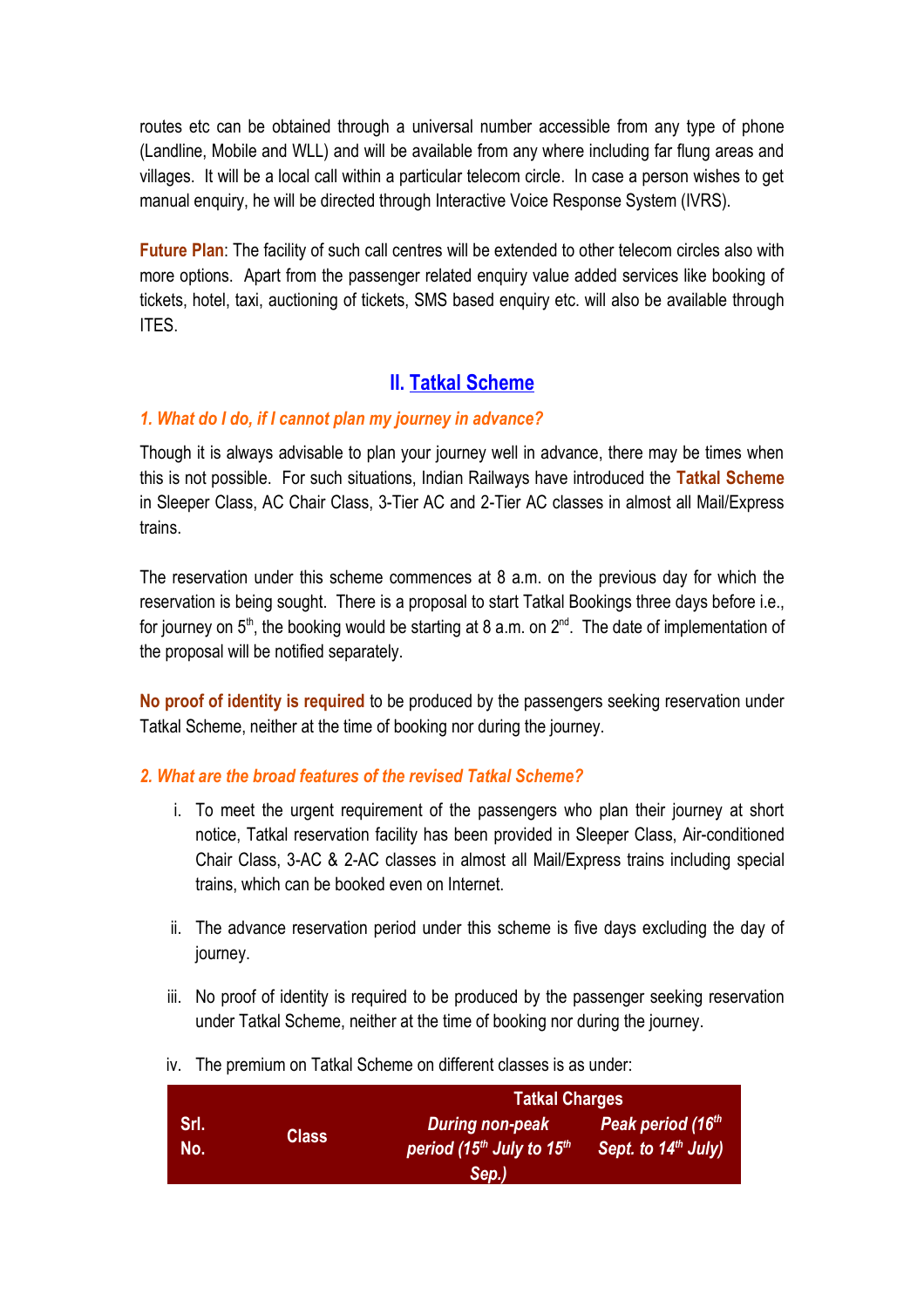|                           | $AC 2$ -tier        | Rs.200/- | Rs.300/- |  |
|---------------------------|---------------------|----------|----------|--|
| $\mathsf{ii}$             | $AC$ 3 – tier       | Rs.200/- | Rs.300/- |  |
| $\overline{\mathsf{iii}}$ | <b>AC Chair Car</b> | Rs.75/-  | Rs.150/- |  |
| iv)                       | <b>Sleeper</b>      | Rs.75/-  | Rs.150/- |  |
| <b>GARIB RATH</b>         |                     |          |          |  |
|                           | AC 3-tier (GR)      | Rs.200/- | Rs.300/- |  |
| $\mathsf{ii}$             | AC Chair Car (GR)   | Rs.75/-  | Rs.150/- |  |

# **III. Know Your Ticket**

# *1. How should I read a Computerised Reservation Ticket?*

|                    | यान्ना                                             |                               | <b>HAPPY JOURNEY</b>    |
|--------------------|----------------------------------------------------|-------------------------------|-------------------------|
|                    | <b>PUBLICS</b><br>VII<br>TYLMA FA'S<br><b>SWTF</b> | $\overline{c}$                | <b>NOVET KO</b><br>×    |
|                    | 329.<br>SE-18M                                     |                               | (EDL49a0)               |
| <b>CLASS HHI</b>   | 4                                                  | LAANGTAUK BIDEET              |                         |
| अल्ल<br>3<br>EDIEN | <b>CONT</b><br><b>T. ASTRONOMY</b>                 | <b>ESV.UP TO</b><br>n i       | NOI IS<br>CABIR         |
|                    | t<br>5                                             | THE TIMES!<br>$+11$           | 393<br><b>TRET</b><br>7 |
|                    |                                                    | 8                             |                         |
| 9                  |                                                    | <b>1984 SCHILLER</b><br>LE-SH |                         |

- a. The Passenger Name Record (PNR) Number printed on your ticket is a unique number. Quote this number to check the status of your ticket.
- b. Indicates the train number date of journey, the distance for which the ticket is issued and the number of adults and children on your ticket.
- c. Refers to the class of accommodation in which you intend to travel. Such class of accommodation is abbreviated as below:
- d. 1A-First AC; 2A-2-Tier AC Sleeper; 3A-3-Tier AC; CC-AC Chair Car; FC First Class; SL – Sleeper Class; II- Second Class Seat.
- e. Indicates the originating and destination station of your journey as well as the station up to which you have sought a reservation. The name of such stations is displayed in both English and Hindi.
- f. Indicates the confirmed Status of your ticket. Viz. Coach No. **A2**, Berth/Seat No. **34**, Sex: **M** (Male)/ **F** (Female), Age: **38**. In case you have AC First Class or First Class Ticket, the coach number or seat/berth number is not displayed. Such passengers may ascertain their actual accommodation status from the Reservation Chart.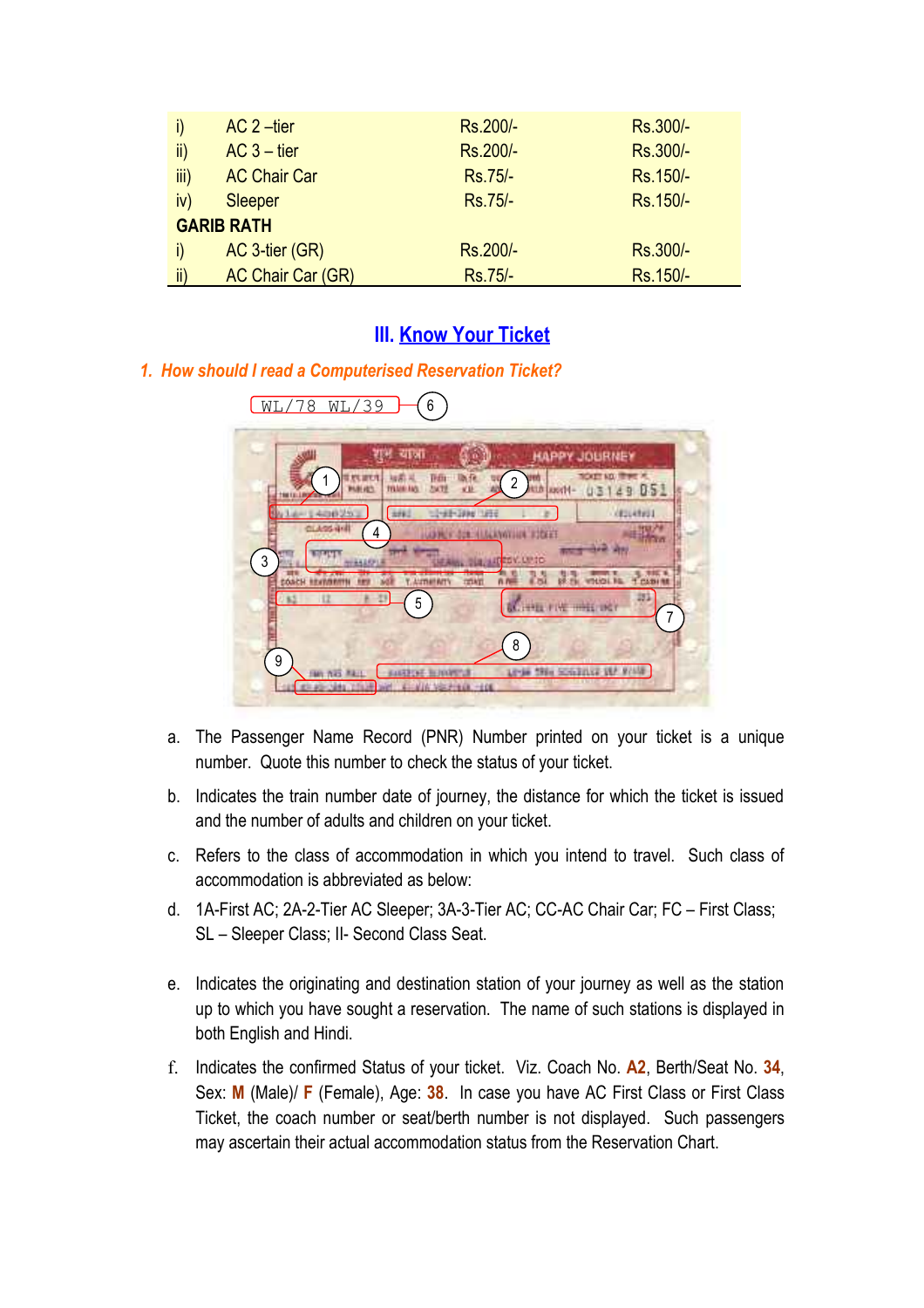g. Indicates your waitlisted position. Two such waitlist numbers are indicated: the first, is the *running waitlist number* and the second, the *current waitlist number* at the time of booking your ticket. The former is unique for a given train, date, route and class combination you are traveling on. Please look at the reservation chart with reference to your *running waitlist number* to instantly ascertain the final status of your ticket.

PQWI, RLWL, RSWL etc. indicate waitlist position of your ticket. PQ, RL and RS are internal codes used for operations reasons.

- a. Indicates the amount paid for your ticket, both in words and figures. This may include charges such as Concession Amount (CONC) Reservation Fee (R Fee), Super Fast Charges (S.CH) and Voucher Charges (Vou. Ch).
- b. Displays the name of the train, your boarding stations and the date and time of your travel.
- c. Displays the date and time you bought your ticket.

# **IV. Refund**

# *1. What are the rules for refund against cancellation of a reservation ticket?*

A flat refund of 25% of total fare charged on the ticket, excluding Tatkal charges may be granted on cancellation of confirmed Tatkal tickets, which are presented for cancellation up to 24hrs. before the scheduled departure of the train. However, full refund of fare and Tatkal Charges will be granted on the confirmed Tatkal tickets booked under this scheme in the following circumstances:

- i) If the train is delayed by more than 3 hours from the train originating station;
- ii) In case of non-attachment of coach in which Tatkal Accommodation has been earmarked and the passenger has not been provided accommodation in the same class.
- iii) If the party has been accommodated in lower class and does not want to travel. In case the party travels in lower class, the passenger will be given refund of difference of fare and also the difference of Tatkal charges, if any. Normal Rules applicable for grant of refund on wait list/partially confirmed tickets will also be applicable to the waitlisted and partially confirmed Tatkal Tickets.

The reservation under this scheme is available only upto the time of preparation of charts.

The booking under Tatkal Scheme will be done only from originating to terminating point of the train with boarding facility from intermediate station. Any passenger boarding from an intermediate station can book Tatkal Accommodation but ticket will be end-to-end and charged accordingly, with permission to broad the train from intermediate station.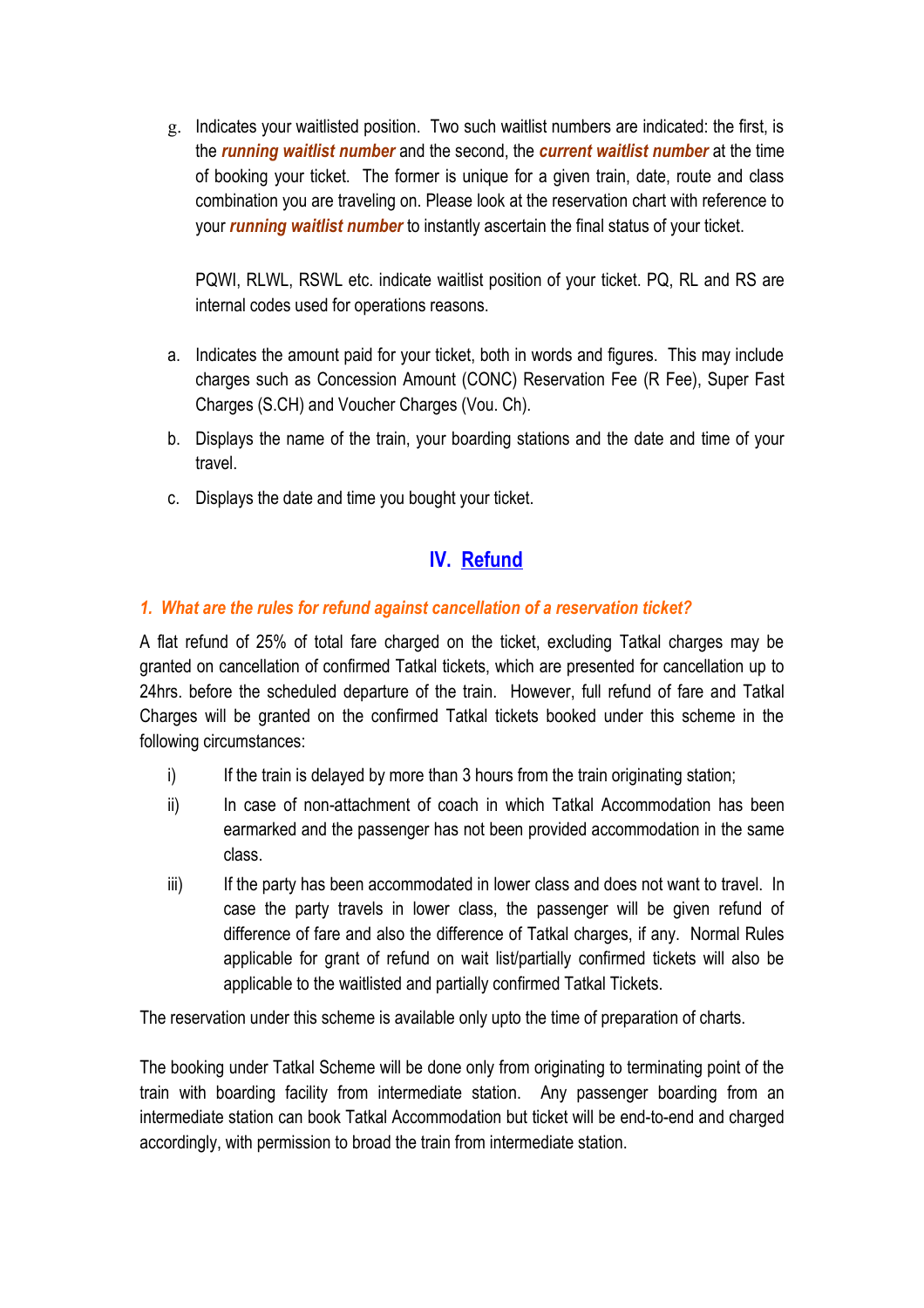## *2. Can I get refunds across the counter?*

In most cases, if your tickets are surrendered for cancellation **within the prescribed time limits**, you can get refunds across the counter.

### *3. What are the prescribed time limits?*

a) Where the ticket issuing and journey commencing stations are the same and in cases where they are different (like/onward tickets), the ticket should be surrendered at the journey commencing station within the following time limits:

| Distance of your journey | Time limit for cancellation (After the<br>scheduled departure of the train) |  |
|--------------------------|-----------------------------------------------------------------------------|--|
| Up to 200 Kms.           | 3 hrs.                                                                      |  |
| 201 to 500 Kms           | 6 hrs.                                                                      |  |
| Over 500 Kms.            | $12$ hrs.                                                                   |  |

- b) If the ticket has been issued for travel from some other stations, refund can be obtained at the ticket issuing station before the train departs.
- c) Refund can also be obtained from a station other than the ticket issuing and journey commencing stations. In such cases, the ticket should be surrendered during working hours, before the preparation of Reservation Chart. Refund will be admissible subject to verification.

For trains departing between **21.00 hours** and **06.00 hours**, you can get a refund either within the prescribed time limits or within **four** hours of opening of the Reservation Office, whichever is later.

## *4. What about refunds after the prescribed time limits?*

If you have not cancelled the tickets within the prescribed time limits you can approach the **Deputy Station Superintendent (Commercial)/Station Manager** or **Chief Reservation Supervisor** of nominated stations. They are authorized to grant refunds on tickets issued from their stations by condoning the delay in surrendering the tickets for cancellation. You must also satisfy the Station Manager that your ticket is not used.

## *5. Suppose I am unable to approach the concerned authorities, what do I do?*

In such cases, you must obtain a **Ticket Deposit Receipt (TDR)** from the nearest major station within 30 days from the date of scheduled travel. You must then submit an application in the prescribed from to the **Chief Commercial Manager (Refunds)** of the Zonal Railway to which the Ticket Deposit Receipt-issuing station belongs. The application should be accompanied by the passenger foil of the TDR.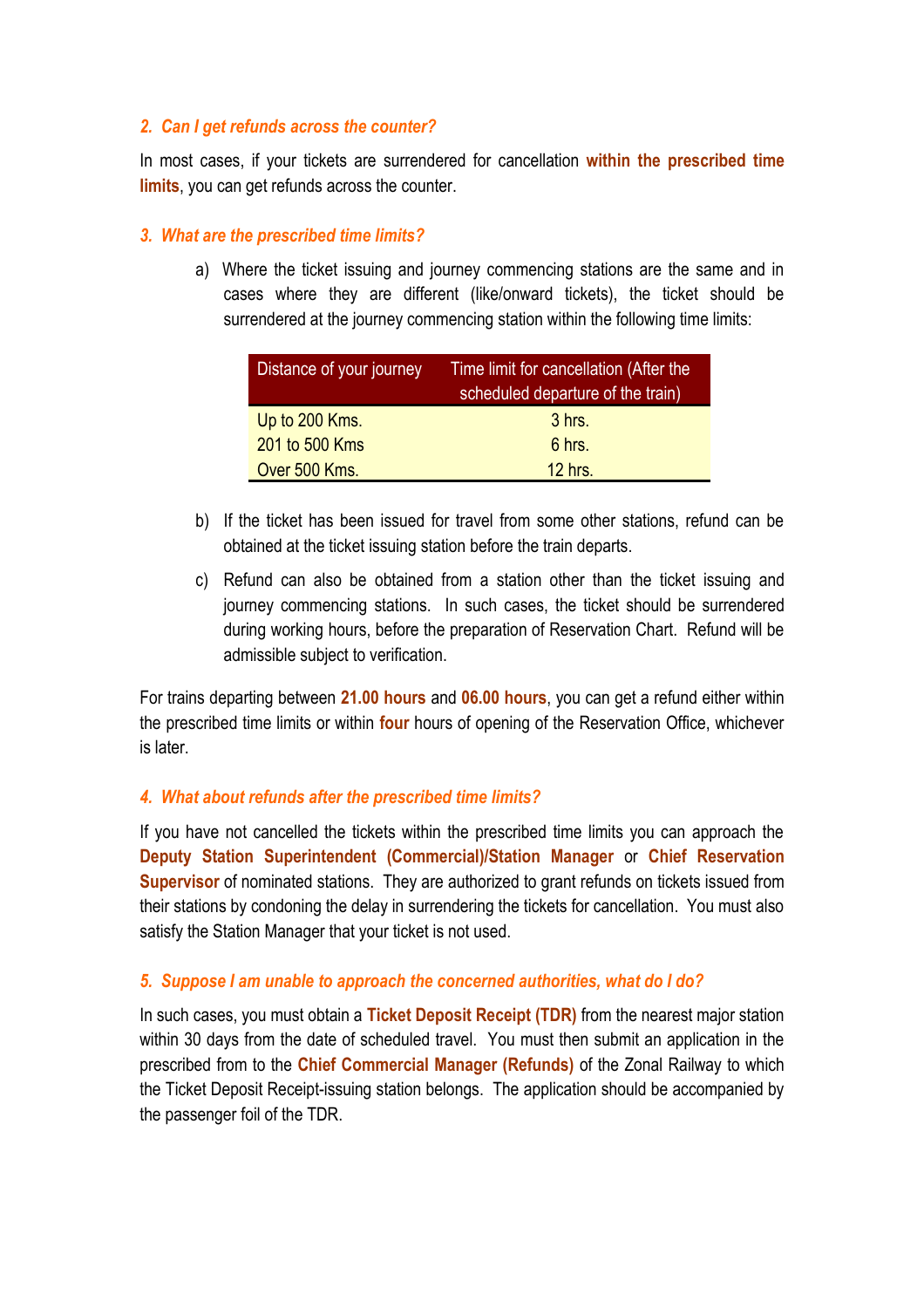This application must be submitted within **90 days** from the date of your journey. The refund officer will examine the case on merit and, if decided, refund will be sent to you by a Station Pay Order (to be encashed at station) or Money Order or Crossed Cheque.

## *6. Will the entire amount be refunded or will I lose some money?*

The fare you paid for your ticket will be refunded after deducting cancellation charges.

## *7. How much will be deducted as cancellation charges?*

The amount deducted is based on the time of cancellation and the status of your ticket. Detailed explanations are given below. For cancellation of confirmed tickets **more than one day** in advance of the scheduled departure of the train, excluding the date of journey, the minimum cancellation charges based on the class of travel are as follows:

| Flat cancellation charges per | Class of your ticket                           |  |
|-------------------------------|------------------------------------------------|--|
| passenger                     |                                                |  |
| Rs.70/-                       | <b>AC First/Executive Class</b>                |  |
| $Rs.60/-$                     | AC Chair Car/ First Class/ AC 2Tier/ AC 3 Tier |  |
| $Rs.40/-$                     | <b>Sleeper Class</b>                           |  |
| $Rs.20/-$                     | <b>Second Class</b>                            |  |

For cancellation of confirmed tickets **less than one day** in advance, excluding the date of journey and **up to four hours** before the scheduled departure of the train, the cancellation charges will be **25%** of the total fare paid by you.

For cancellation of confirmed tickets **less than four hours** before the scheduled departure of the train and up to the prescribed time limits as mentioned earlier, after actual departure of the train, the cancellation charges will be **50%** of the fare paid by you, subject to flat cancellation charges for each class.

For cancellation of RAC/Waitlisted tickets up to the prescribed time limits, **full refund** of fare will be given, after deducting the clerkage charges per passenger. If you are having a ticket with several legs of journey, if the first leg of the journey is confirmed the whole ticket will be treated as a confirmed ticket for purposes of applying cancellation /refund rules. On the other hand if the first leg of the journey is in the waiting list, even if the all the other legs of onward journey are confirmed, the whole ticket will still be treated only has a waitlisted ticket for purpose of granting refund.

## *8. Can refund be claimed if the AC fails during the journey?*

Yes, passengers traveling by air conditioned class can claim refund if the AC fails enroute. You can get a refund of difference of fare for the distance the AC was not functioning.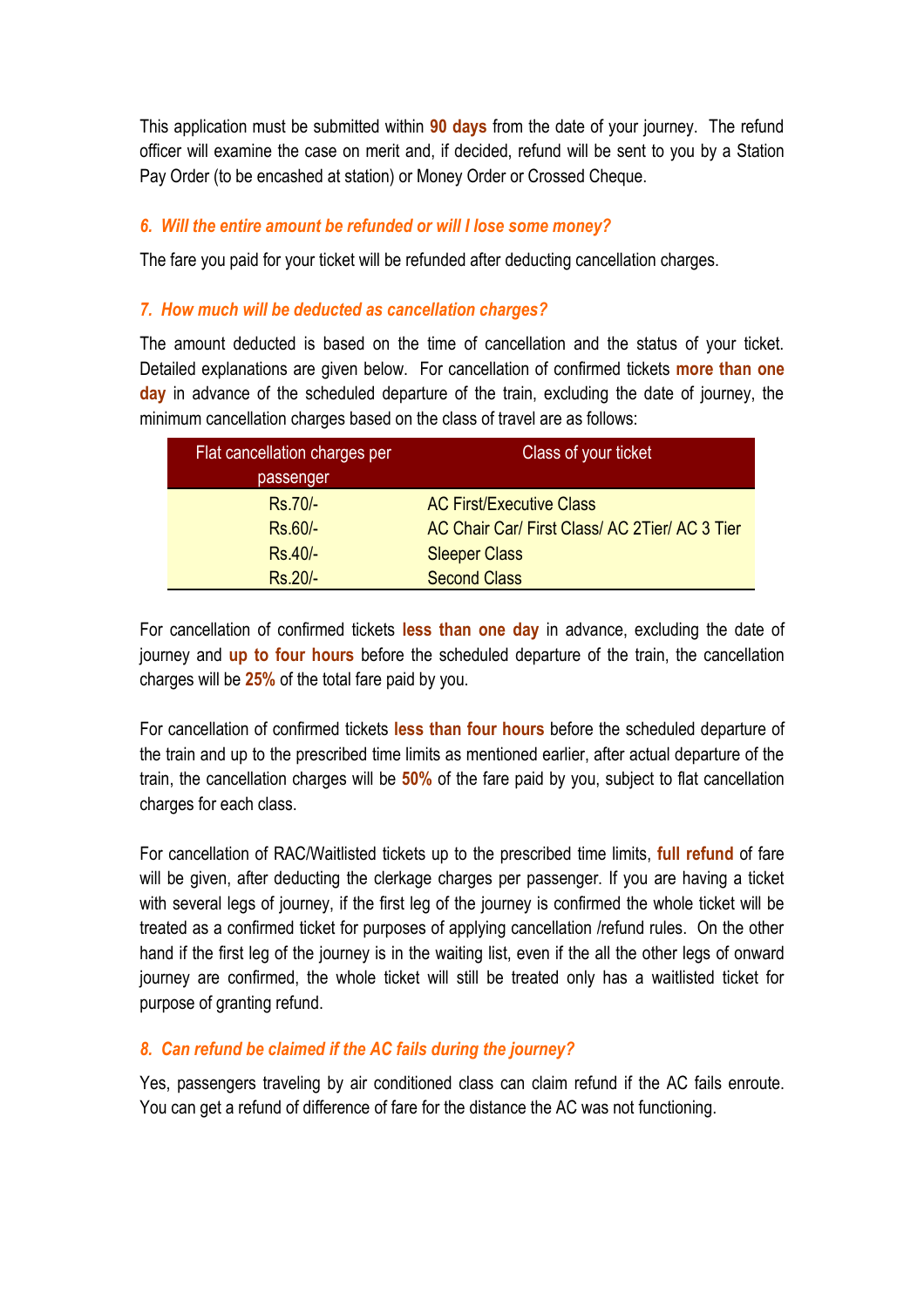This refund should be claimed immediately at the end of the journey or within **20 hours** of the arrival of the train at the destination, on production of the ticket and certificate issued by the Travelling Ticket Examiner.

# 9. Can I claim refund, if I had to travel in a lower class, even though I had a higher class *ticket?*

If you were forced to travel in a lower class for want of accommodation, you can get a refund of difference of fare between fare paid and fare for the class actually traveled. This refund should be claimed within **2 days of the date of issue of the certificate (excluding the date of issue)** of the arrival of the train at your destination. To claim this refund, you will need to submit your ticket along with the certificate issued by the Travelling Ticket Examiner.

# *10. I had a reserved ticket but I was not provided accommodation. Can I ask for full refund?*

If you were not provided accommodation due to unforeseen circumstances, you are entitled to **full refund** of the fare paid by your without any deductions. To claim this refund, you should surrender your ticket at the journey originating station within **three hours** after the actual departure of the train.

## 11. Will I be able to get a refund if I do not wish to travel due to late running of trains?

If your train is running late by more than **three hours**, you can get a refund of full fare paid by you without any deductions. You can claim this refund at the journey commencing station within the maximum time limits mentioned earlier.

# *12. I could not continue my onward journey due to late running of the connecting train. Can I claim a refund?*

After deducting fare for the traveled portion, you will be refunded the **balance fare**.

To claim this refund, you are required to surrender your ticket at the station, within **three hours** of the actual arrival of the train which has been delayed.

## *13. Can I claim full refund, if my train is cancelled?*

If your train is cancelled due to accidents, breaches or floods, you will be refunded the **full fare** paid by you. To claim this refund, you should surrender your ticket within **three days** of the scheduled departure of the train.

# *14. What about refund for a ticket where some passengers are Confirmed and other are Waitlisted?*

In combined tickets, where few passengers are Waitlisted and others are Confirmed, you will be given **full refund** less **clerkage charge** in respect of all passengers, if such tickets are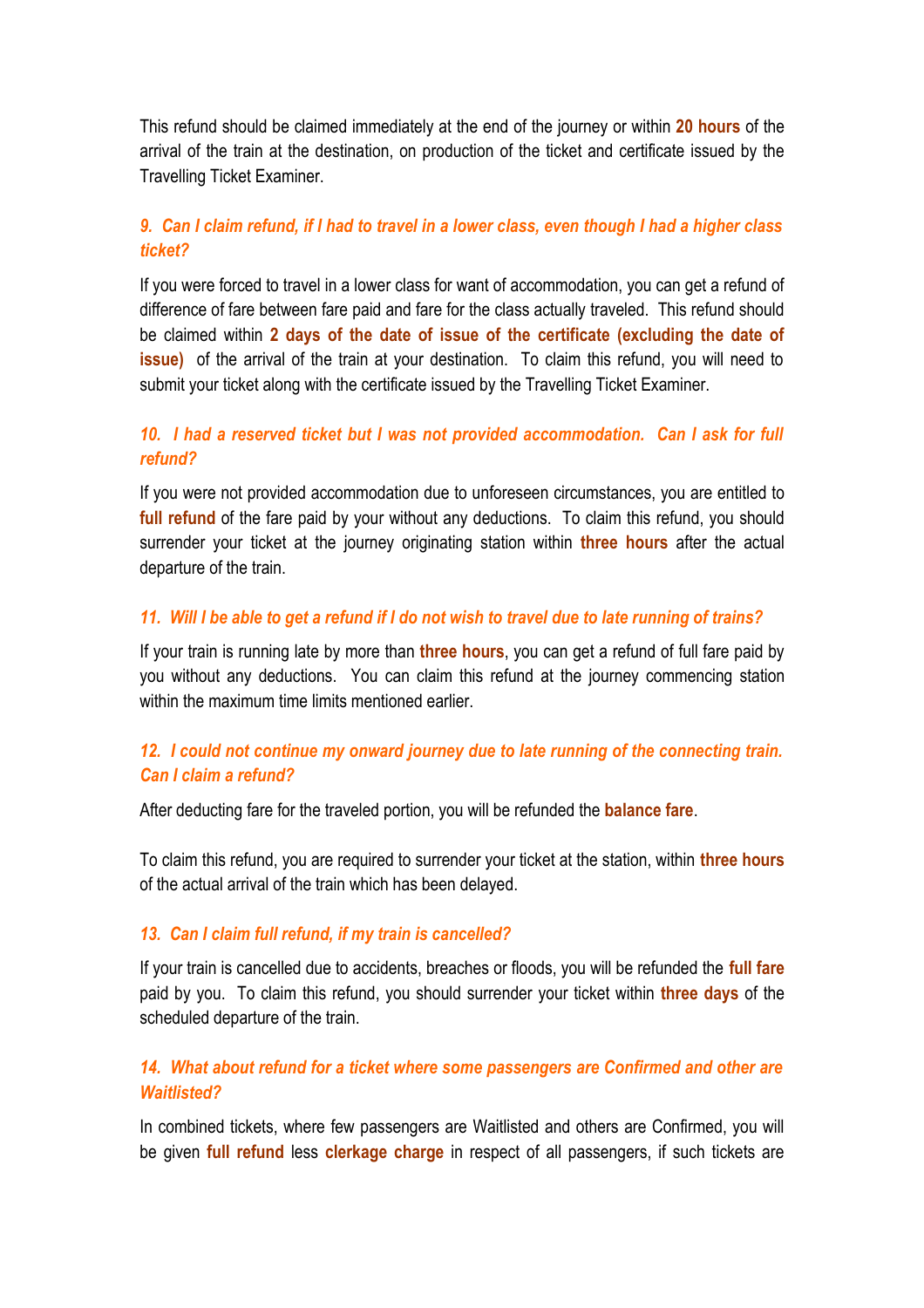cancelled within **four hours** of the scheduled departure of the train and up to **three hours** after the actual departure of the train.

## *15. Can I get a refund on a ticket that I have lost?*

No, you cannot get any refund on lost ticket. However, you will be allowed to travel on the reservation already made, after paying the prescribed charges for the issue of a duplicate ticket. In your own interest, you are requested to inform the Reservation Office immediately about the loss of your ticket. This will also help prevent fraudulent refund claims.

## *16. How much will it cost me to get a duplicate ticket?*

If the loss of your Confirmed/RAC ticket is reported before the preparation of the Reservation Chart, a duplicate ticket will be issued on collection of the clerkage charge per passenger.

In case of the loss of your confirmed ticket is reported after preparation of the Reservation Chart a duplicate ticket will be issued on collection of **50%** of the fare. No duplicate ticket will be prepared after preparation of Reservation Chart in case of RAC/Waitlisted tickets.

# *17. Are the duplicate ticket charges refundable. If I find the original ticket?*

If your original ticket is found and presented along with your duplicate ticket, before the departure of the train, you will be refunded the amount paid for your duplicate ticket. However, **5%** of the total amount will be deducted, Subject to a minimum of **Rs.20/-.**

# *18. My little son tore my ticket. Can I get a duplicate ticket?*

If the ticket that was torn/multilated was a Confirmed one or RAC, a duplicate ticket will be issued on collection of **25%** of the fare, after the preparation of Reservation Chart. Before chart preparation, charges are same as applicable for issue of duplicate ticket in lieu of the lost/misplaced ticket. No duplicate ticket will be issued in case of mutilated Waitlisted tickets. Besides, refund is admissible on torn/multilated ticket if its genuineness and authenticity are verified on the basis of particulars visible on the face of such a ticket.

## *19. What is clerkage charge and when is it levied?*

Save as otherwise mentioned, clerkage is a charge levied for the clerical work rendered in refund of fares on cancellation of unreserved, waitlisted & RAC tickets. The amount of clerkage charge is Rs.20/- per passenger, except for second class unreserved tickets where it is Rs.10/-.

## *20. How much refund is given on surrendering unused unreserved ticket?*

If an unused unserserved ticket is presented for cancellation, full fare is refunded after deducting the per passenger clerkage charge provided that the ticket is surrendered at the ticket issuing station.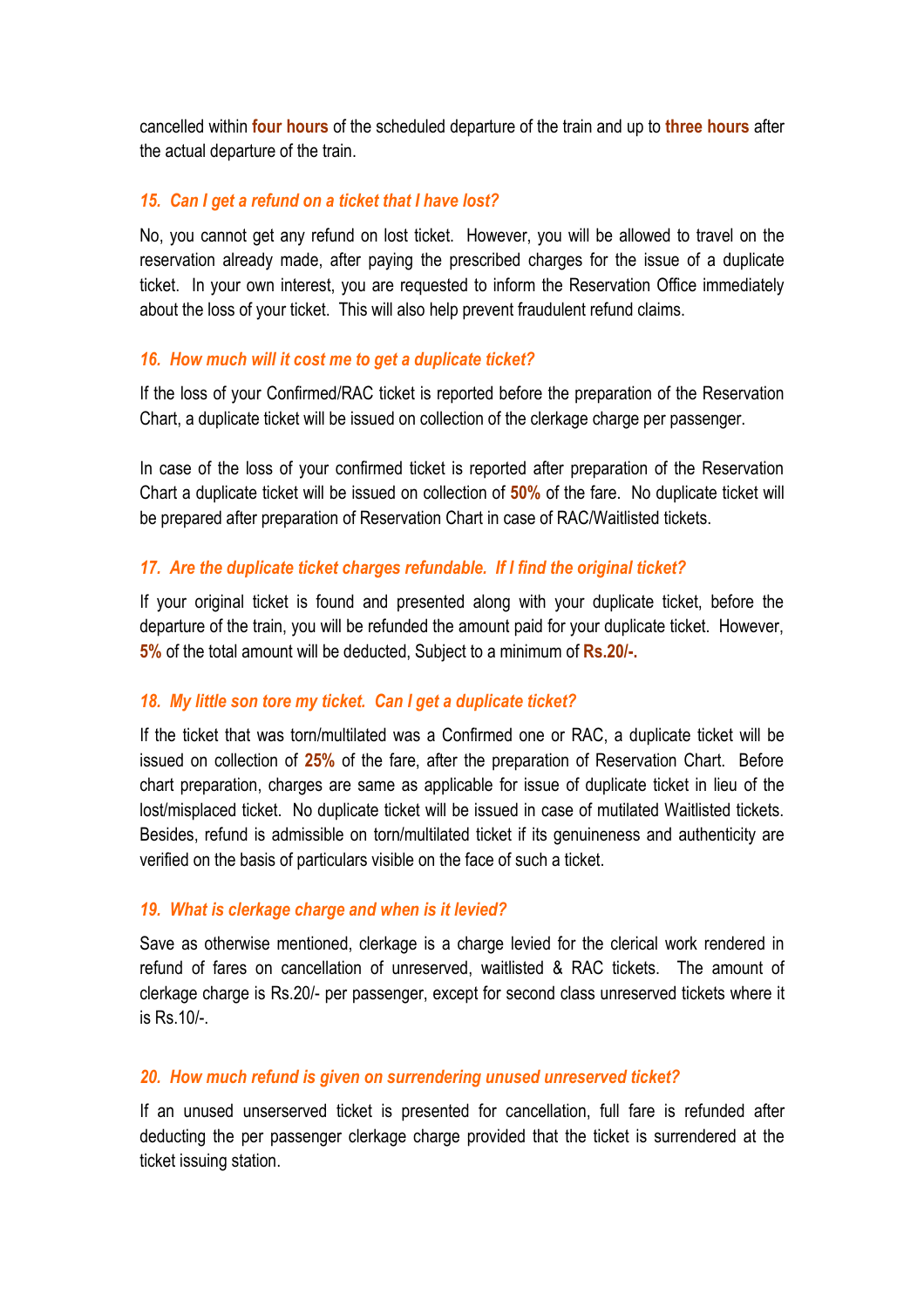- i) within 3 hours after the actual departure of the train for which the ticket was issued or
- ii) within 3 hours after the actual departure of the last train of the day for the destination station, for a ticket valid for whole day.

# **V. Passenger Amenities**

#### *1. Are bedrolls given free to passengers traveling in AC Coaches?*

Yes, bedrolls are supplied free of cost, to all passengers traveling in AC First Class, AC 2-Tier and AC 3 –Tier.

#### *2. Do you provide catering facilities in all the trains?*

Yes, we do. Most of the important trains have pantry car facilities. The details of trains which offer pantry car service are indicated in the timetables by "**P"**. Catering is also arranged in trains where this facility is not available.

#### *3. How do I avail of the catering facilities on board?*

You could contact the train conductors/coach attendants or other authorized catering staff of **IRCTC.**

#### *4. What about catering facilities at stations?*

Most important stations have vegetarian and non-vagetarian refreshment rooms and light refreshment stalls managed by **IRCTC.** The detailed menu and tariff are displayed in the refreshment rooms.

#### *5. How can I be sure of the quality of catering services on trains and at stations?*

To ensure proper and good quality catering services on trains and at stations, passengers are requested to:

- Place their orders for meals well in advance, with the Coach Attendant/Conductor or Waiters in Trains to facilitate information being sent to the serving stations.
- Insist on a cash memo for all catering services ordered.
- Consult the menu and tariff cards displayed in or available at Restaurants/Refreshment Rooms/ Pantry Cars.
- Record your suggestions of complaints in the book maintained for this purpose in the Refreshment Rooms. The complain book is also available with the Train Conductor and also with the Pantry Car Manager. It may be called for, at any time, by the passenger.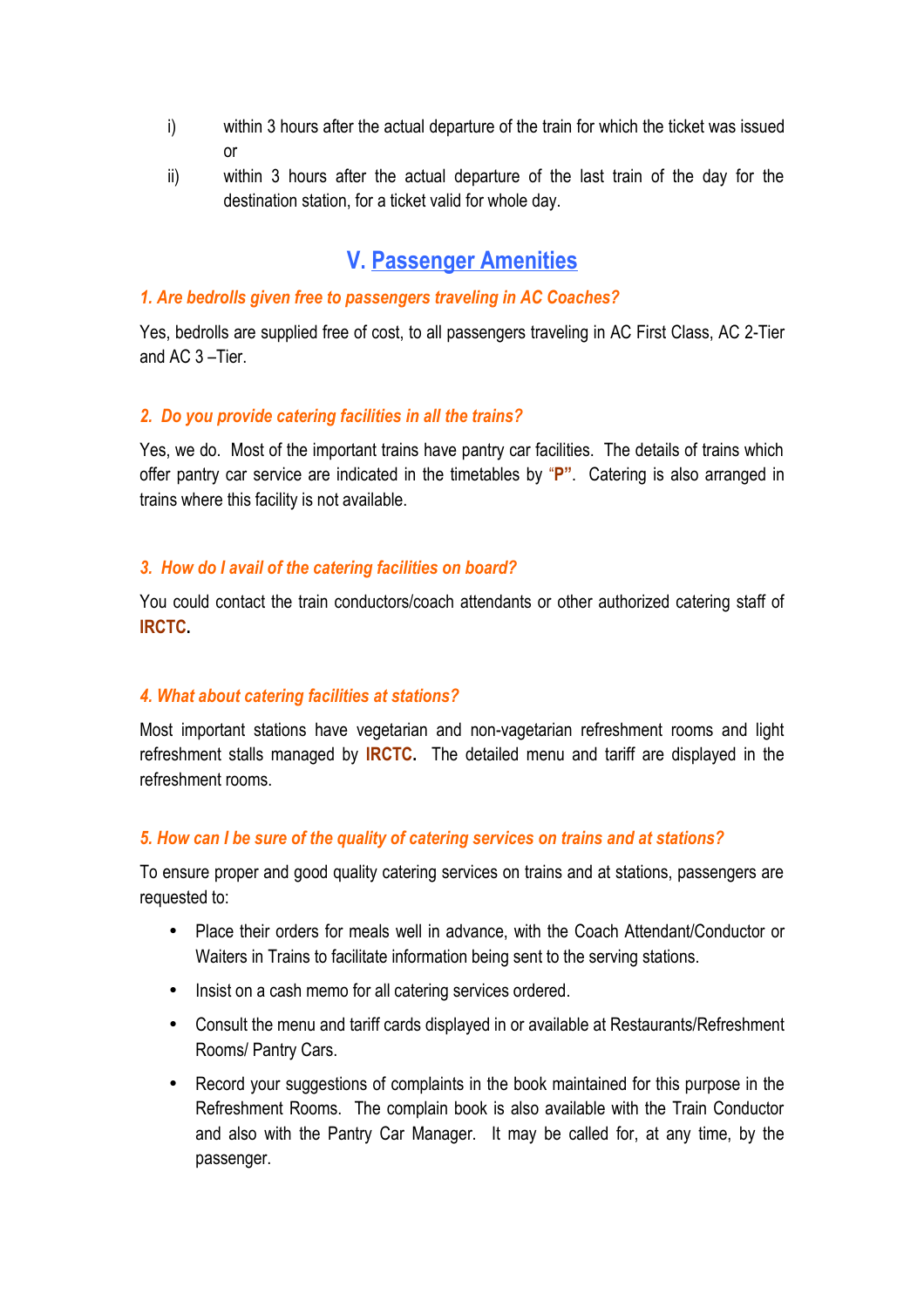#### *6. Is medical assistance available on trains?*

Guards/Train Superintendents or Pantry Car Managers are equipped with **First Aid Boxes.** They are also trained to provide first aid to passengers. In case of emergencies, you can approach the **Traveling Ticket Examiner/Train Superintendent**, who will pass on a message to the next station where a doctor will attend to the emergency. Medical treatment will be provided by the doctor on payment of reasonable charges. In case hospitalization is required, the passenger may have to discontinue his journey.

Details of medical practitioners and hospitals along with their addresses are displayed at major stations. On alighting from the train, passengers in need of medical assistance, may contact them.

# *7. If I am breaking my journey or waiting for a connecting train can I keep my luggage in the Cloak Room?*

Yes, you can. Cloak Rooms and Safety Lockers are available at major stations where your luggage can be kept in safe custody. But do remember, only luggage that has been locked will be accepted in the Cloak Rooms.

Your luggage, duly locked, can be kept in the Cloak Room for a maximum period of **one month**, on payment of prescribed charges.

## *8. Do I need to pay to use the Waiting Room at a station?*

Waiting Rooms are available at major stations for use by genuine passengers. These can be used **free of cost** on production of your journey tickets for a few hours till the connecting train arrives.

#### *9. Is there any transit accommodation available at stations?*

Yes, there is. You can stay at the AC and Non AC Retiring Rooms and Dormitories, available at important stations. This transit accommodation can be availed by passengers holding valid tickets, on payment of prescribed charges. You can approach the **Station Manager** or **Matron** to find out about the availability of accommodation and the prescribed charges.

# *10. Is there any other accommodation available besides Retiring Rooms and Dormitories?*

There is the **Rail Yatri Niwas**, where passengers can book independent rooms or dormitories, on production of tickets. This accommodation is available at a reasonable cost. The Rail Yatri Niwas also has a self-service restaurant. Currently, this facility is available only at **New Delhi** and **Howrah Railway Staions.**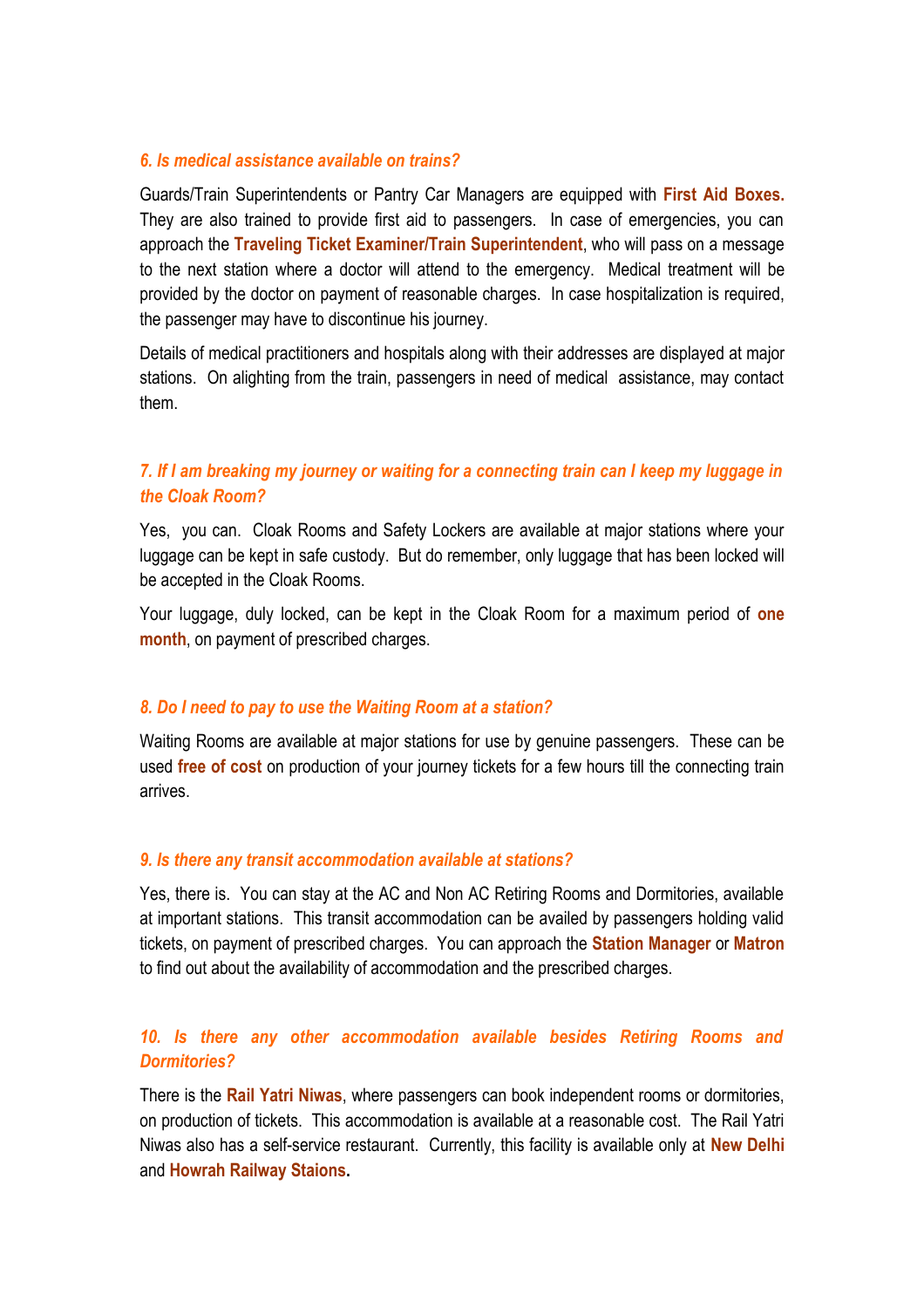#### *11. Do the Railways have hotels at important tourist spots?*

Currently, we have **Railway Hotel** at **Puri** in Orissa. This hotel combine old-world charm with modern amenities. Both these hotels are renowned heritage properties offering luxurious accommodation, excellent cuisine and warm, personalized service.

#### *12. How do I book accommodation at these Hotels?*

In Puri, you could contact the **Manager, IRCTC,** at Tel.No:06752-222063, 223606 Fax: 223005. For accommodation at the **Railway Hotel**.

#### *13. What are the accommodation charges for the Railway Hotel at Puri?*

| Accommodation charges for Railway Hotels, Puri |                              |  |  |
|------------------------------------------------|------------------------------|--|--|
| <b>Single Room</b>                             | Rs. 600/- (on AP), Rs. 400/- |  |  |
| Double room (Non-A/C)                          | Rs.1200/- (on AP) Rs.750/-   |  |  |
| Double room (Non A/C Ground Floor)             | Rs.1000/- (on AP), Rs.650/-  |  |  |
| Double room (A/C)                              | Rs.1500/- (on AP), Rs.900/-  |  |  |
| Triple bed room (Non A/C)                      | Rs.1700/- (on AP), Rs.850/-  |  |  |

#### *14. What are the other amenities available to passengers?*

150 'A Class' stations have been identified for providing booths having a prominent pictorial sign that assistance is available to physically challenged persons. There are **self-help trollies** at all major stations for the convenience of passengers carrying heavy luggage. There are **stretchers** and **wheel chairs** for the use of sick and aged passengers at select stations. You can contact the **Station Managers** or **RPF Assistance Posts** to make use of these facilities.

The other facilities available at important stations include: **Medical Shops, Book Shops, Tourist Information centres, Post & Telegraph Offices** etc**.**

#### *Because Indian Railways cares….*

As a customer-oriented organization, Indian Railways values your feed back. Any suggestions for improvement are welcome. All complaints will be looked into promptly and addressed at the earliest.

Your questions about the Indian Railways' **Public Grievance Redressal Machinery** and the **Vigilance Machinery**, are answered below:

#### *15. Whom do I contact if I have any compliants?*

Indian Railways has a well-organised **Public Geievance Redressal Machinery** that will take prompt action on any complaints you may have. You can record your grievances in the **Complaints Book** kept for this purpose at: Out Agencies, Town Booking Offices, Major Goods Sheds, Parcel Offices, Reservations Offices, Refreshment Rooms, Pantry Cars, etc.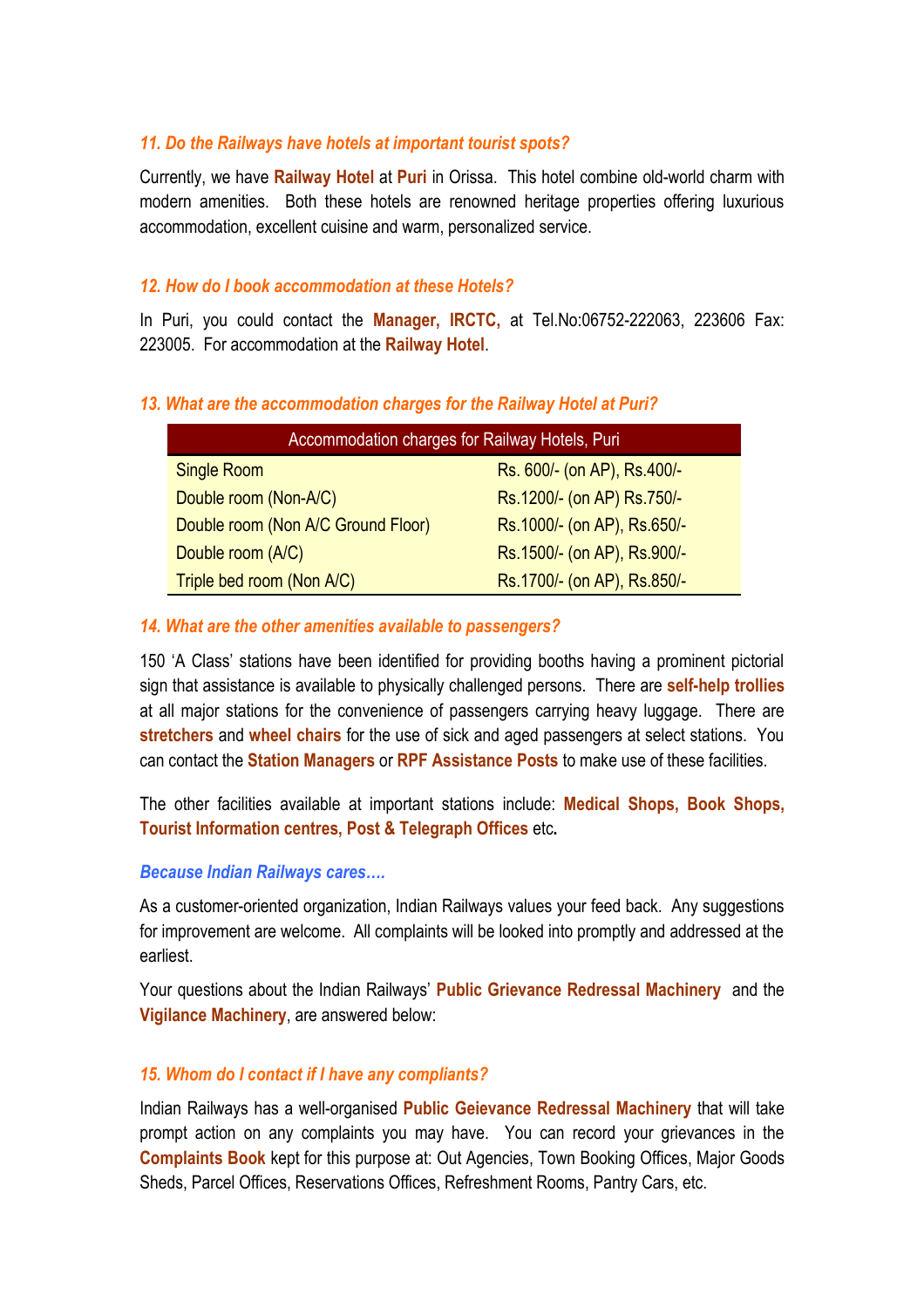Alternatively, you could also approach the **Public Grievance Redressal Booths** at major stations for on-the-spot action.

At the Divisional level, **Additional Divisional Railway Managers** can be approached for redressal of grievances in respect of their divisions. You can also approach the **Additional General Manager** of each Zonal Railway, who has been designated as Director of Public Grievances.

At the Ministry level, you may contact **Mr.Badri Lal Meena,** Executive Director (Public Grievances) at Tel. No. 011-23184955.

# *16. If I have any suggestions or complaints about the catering facilities or other passenger amenities, whom do I get in touch with?*

Indian Railways has **Special Cells** functioning at the Ministry and Zonal level to deal with complaints regarding passenger amenities, punctuality an catering facilities. The details of these Special Cells can be ascertained from the respective Zonal Railways. Now complaint Monitoring Cells have also been established at Corporate Office, Zonal/Regional Offices of **IRCTC** for Catering Services.

# **VI. Miscellaneous**

### *1. What is the upgradation scheme? What are its salient features?*

With a view to optimize the utilization of available accommodation in train, a scheme to upgrade full fare paying passengers to the next higher class against the available vacant accommodation has been introduced in all Mail/Express trains having sleeping accommodation w.e.f. 24-02-2006. The salient features of the scheme are given below:-

- (i) The scheme is applicable to only full fare paying passengers, free of charge.
- (ii) It is applicable only in those trains having sleeping accommodation,
- (iii) The passengers for upgradation will be selected on random basis by the System at the time of preparation of reservation charts,
- (iv) Upgradation of passengers will be done as under:-
	- Sleeper to 3 AC or First Class
	- $\bullet$  3 AC to 2 AC
	- $\bullet$  2 AC to 1 AC
- (v) Upgradation will not be done for block booking transactions,
- (vi) If there is no waiting list, no upgradation will take place,
- (vii) If a passenger, who has been upgraded, cancels his ticket, cancellation charges of the original class only will be payable.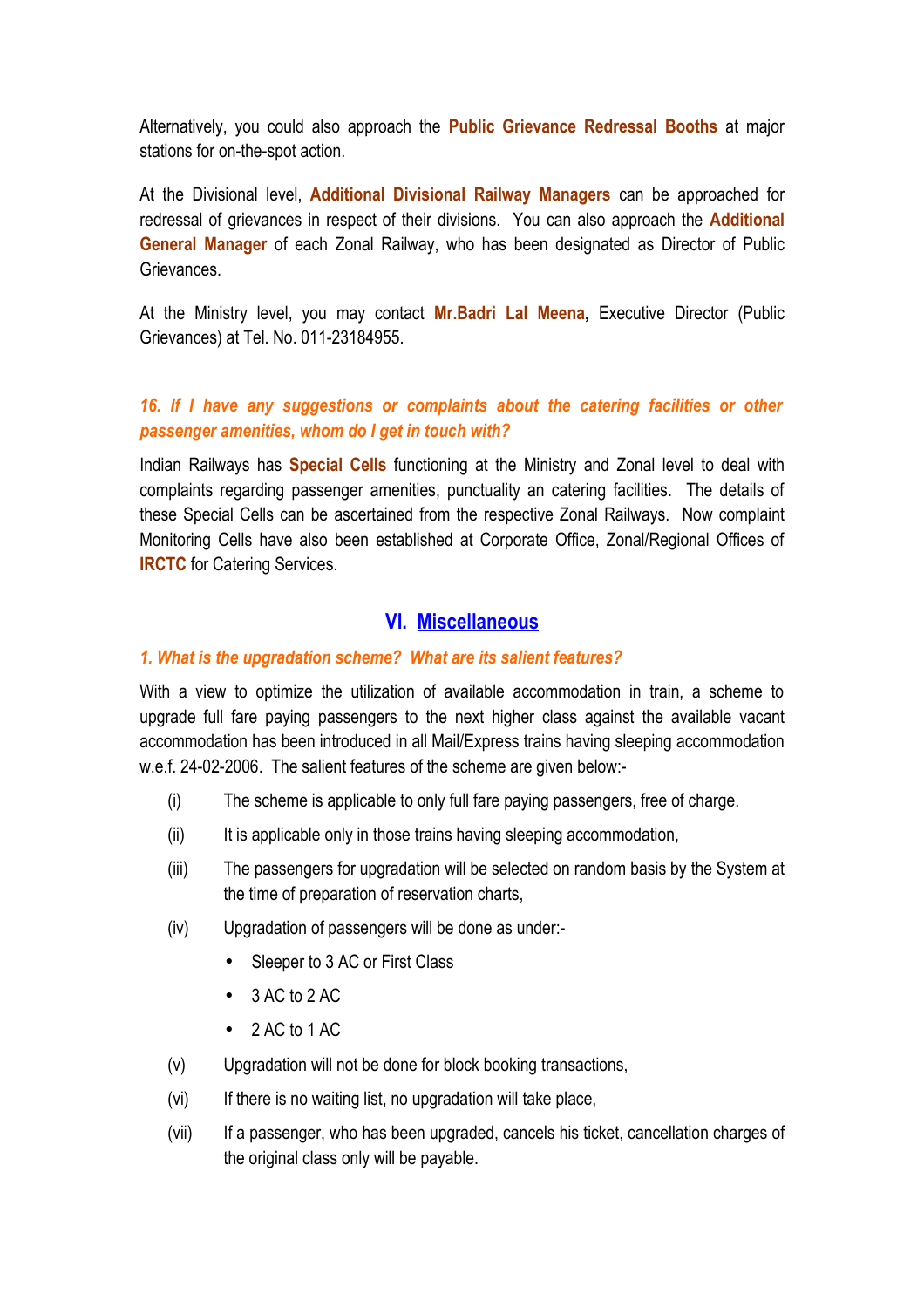## *2. Can I book my tickets on a Credit Card?*

Yes. For your convenience, Indian Railways have exclusive counters where you can reserve your tickets through credit cards. This facility is presently available only at important Computerised Reservation Centres. An additional service charge of Rs.30/- is levied when your reserve your tickets on a Credit Card.

# *3. Can I book my tickets through Mobile Phone?*

Yes. You can book reserved tickets through mobile phones. The procedures for booking are similar to that of booking tickets through Internet. For details, please visit [www.irctc.co.in.](http://www.irctc.co.in/)

# *4. Can I book my tickets through Travel Agents?*

Yes, you can approach authorized **Rail Travellers' Service Agents** and **Railway Tourist Agents** who will book your tickets on payment of prescribed charges. No separate reservation quotas have been assigned to these agents and their staff have to take their turn in the queue at the Reservation Office for purchasing tickets like any other passenger. Addresses and phone numbers of these Travel Agents can be obtained from the Station Managers. Please do not buy tickets from unauthorized Travel Agents.

# **Foreign Tourists – facilities galore!**

## *5. Are there any special facilities provided by Indian Railway for foreign tourists?*

Yes. Foreign tourists, who wish to experience India by train, can enjoy the special facilities earmarked for them. These are explained below in greater detail.

**Special Quota:** Several important trains have a special quota for foreign tourists. This can be availed on payment of US Dollars or Pound Sterling. Tourists without foreign currency, will be allotted the special quota on production of the exchange certificates issued by any nationalized bank. At the time of reservation, the passport number and the country of origin should be mentioned.

**Assistance Cells:** Major Reservation Centres have special Cells to help foreign tourists plan their itinerary, reserve their tickets and render any assistance required.

**The International Tourist Bureau** situated on the first floor of New Delhi Railway Station provides personalized service and assistance to foreign tourists and NRIs regarding reservations, itinerary planning and other enquiries. This Bureau is manned by trained staff and tourist guides, fluent in foreign languages. For any assistance, please contact: The Manager, International Tourist Bureau, I Floor, New Delhi Railway Station, New Delhi – 110 001. Tel: 011-23405156, 23346804. Fax : 011-23343050.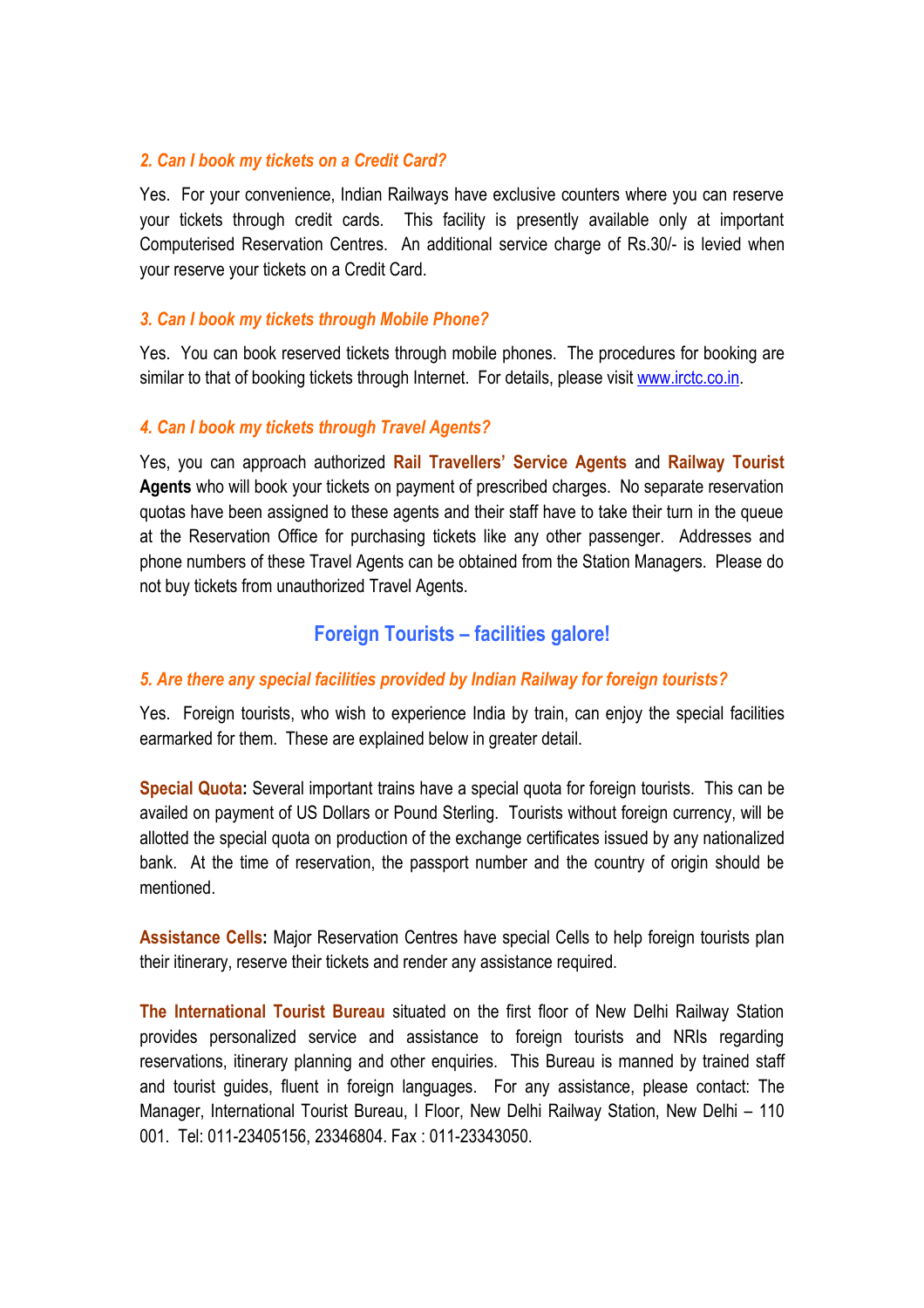**Indrail Pass:** This travel-as-you-please ticket has been created especially for foreign tourists and Indian nationals residing abroad. This ticket is available during specified time period from ½ day to 90 days. Indrail Passes should be used within one year of issue. Validity period starts from the date of the first train journey and ends on the midnight of the last journey. During the period of validity, foreign tourists can travel from anywhere on the Indian Railways network without route or train restrictions and without payment of any additional charges.

# *6. What is the cost of the Indrail Pass?*

The cost of the Indrail Pass varies with the class of travel and the validity period. For your convenience, these details are given below:

| <b>Period of</b><br><b>Validity</b> | A.C.Class    |              | <u><b>x</b></u> 1 and othereind in ande in O.O. Dollard<br>First Class/AC-2 Tier/AC-3 Tier/<br><b>AC Chair Car</b> |              | <b>Sleeper Class</b><br><b>Second Class (Non AC)</b> |              |
|-------------------------------------|--------------|--------------|--------------------------------------------------------------------------------------------------------------------|--------------|------------------------------------------------------|--------------|
|                                     | <b>Adult</b> | <b>Child</b> | <b>Adult</b>                                                                                                       | <b>Child</b> | <b>Adult</b>                                         | <b>Child</b> |
| $\frac{1}{2}$ day <sup>*</sup>      | 57           | 29           | 26                                                                                                                 | 13           | 11                                                   | 6            |
| $1$ day <sup>*</sup>                | 95           | 47           | 43                                                                                                                 | 22           | 19                                                   | 10           |
| 2 days*                             | 160          | 80           | 70                                                                                                                 | 35           | 30                                                   | 15           |
| 4 days*                             | 220          | 110          | 110                                                                                                                | 55           | 50                                                   | 25           |
| 7 days                              | 270          | 135          | 135                                                                                                                | 68           | 80                                                   | 40           |
| 15 days                             | 370          | 185          | 185                                                                                                                | 95           | 90                                                   | 45           |
| 21 days                             | 396          | 198          | 198                                                                                                                | 99           | 100                                                  | 50           |
| 30 days                             | 495          | 248          | 248                                                                                                                | 126          | 125                                                  | 65           |
| 60 days                             | 800          | 400          | 400                                                                                                                | 200          | 185                                                  | 95           |
| 90 days                             | 1060         | 530          | 530                                                                                                                | 265          | 235                                                  | 120          |

#### Period of validity & Fare structure (Fares in U.S. Dollars)

*\* For sale only by General Sales Agents. Please note: Fares are subject to revision.*

## *7. Where are Indrail Passes available?*

In India, Indrail Passes are available for sale in **Railway Reservation Offices** at: Ahmedabad, Aurangabad, Bangalore, Howrah, Chennai, Gorakhpur, Hyderabad, Jaipur, Mumbai, New Delhi, Pune, Secunderabad, Thiruvunanthapuram Central, Vadodara, Varanasi and Vasco-da-Gama. Certain recognized **Travel Agents** are also authorized to sell these passes in Delhi, Mumbai, Kolkata and Chennai.

Indrail Passes are also sold through **General Sales Agents** in Bahrain, Bangladesh, Finland, Germany, Kuwait, Malaysia, Nepal, Oman, South Africa, Sri Lanka, Thailand, the UAE and the UK.

# **Change in travel plans? Let's answer your questions…**

## *8. Can I prepone or postpone my reservation?*

The date of journey on Confirmed/RAC/Waitlisted tickets can be preponed or postponed in the same/higher class or for a longer distance on payment of nominal charges. This facility can be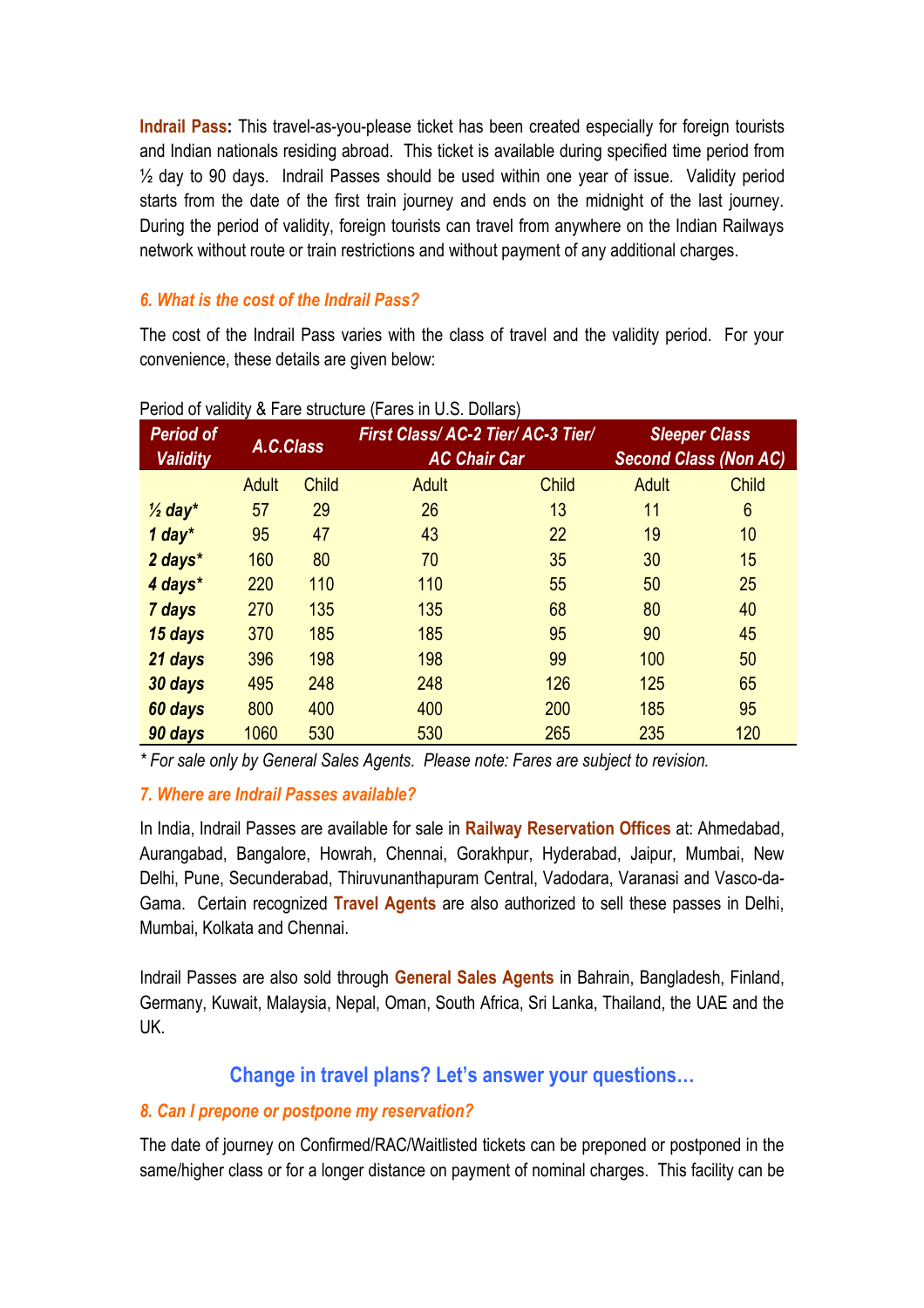availed only **once**, irrespective of whether the accommodation available is reserved or RAC or wait-listed.

If you want to prepone the date of your journey, you should surrender your ticket during working hours and up to six hours before the schedule departure of the train in which fresh reservation is required. For postponement, the ticket must be surrendered at least **24 hours** before the schedule departure of the train in which reservation is presently held.

# *9. Can I change the boarding station?*

Yes, you can. All you have to do is submit a written request to the **Station Manager** of the Original boarding station or contact any **Computerised Reservation Centre,** at least **24 hours** before the department of the train. However, no refund is permissible for the unused portion of the journey.

## *10. Can I break my journey at any intermediate station?*

If you hold a journey ticket for more than 500 kms, you can break your journey **once** for two days at any station enroute. This facility can be availed only after traveling 500 kms from the starting station. If your ticket is for more than 1000 kms, you will be allowed to break your journey **twice.**

The day of departure and arrival must be excluded while calculating the number of eligible days for break of journey. And remember to get your ticket endorsed by the **Station Manager/Ticket Collector** at the station where you intend to break your journey.

**Note:**

- For through passenger, any halt at intermediate station **for less than 24 hours** to catch a connecting train will not be treated as break of journey.
- This facility is **not available** to passengers traveling by Rajdhani/Shatabdi/Jan Shatabdi Express trains.
- This facility is not permitted short of the station up to which reservation has been done.
- Intention to break journey is to be advised at the time of original booking and not after obtaining reservation.

# *11. Can I extend my journey beyond the original destination?*

Yes, Indian Railways allow **extension** of journey. This can be done by approaching the ticket checking staff either before reaching your destination or after completion of booked journey. The fare for the extended portion of the journey will be collected without the benefit of telescopic rates.

# *12. Can I upgrade my ticket to a higher class, enroute?*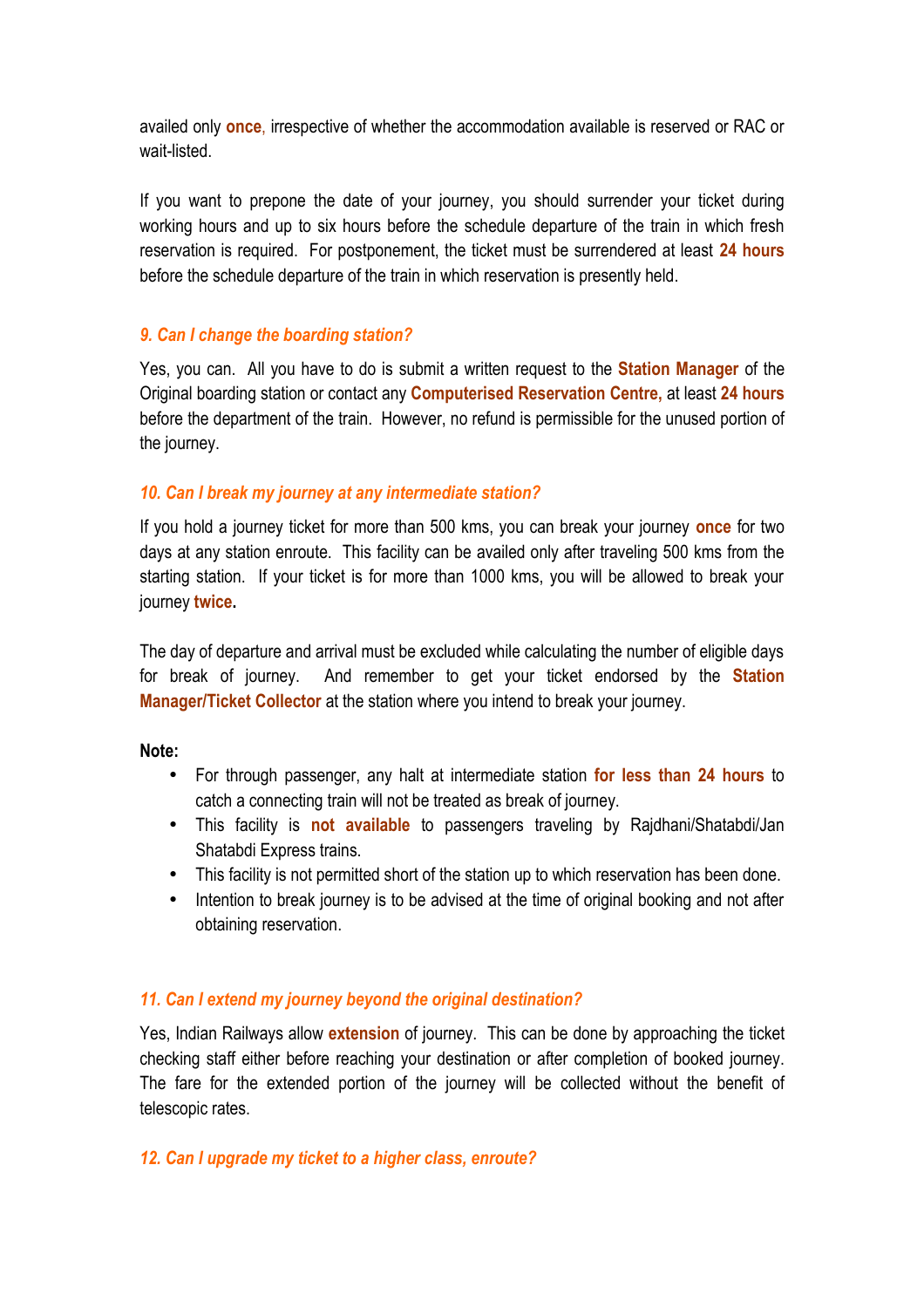Your reserved ticket for a lower class can be upgraded to a higher class for the same train and date, subject to availability of accommodation. The upgrading of accommodation can be done only **once** on collection of fresh reservation charges and the fare difference. This can also be done during the journey by approaching the **Travelling Ticket Examiner.**

# *13. Can my confirmed ticket be transferred to somebody else?*

If you are holding a confirmed ticket and are unable to travel, your ticket can be transferred to your family members viz., father, mother, brother, sister, son, daughter, husband or wife. To transfer your ticket, you must submit your request atleast **24 hours** in advance of the scheduled departure of the train.

Tickets can also be transferred.

- To another Government Servant traveling on duty, atleast **24 hours** in advance of the scheduled departure of the train.
- To other students of recognized Educational Institution when the Principal/Head makes a request atleast **48 hours** in advance of the scheduled departure of the train.
- To other members of the marriage party, if the head of such a party makes a request atleast **48 hours** in advance of the scheduled departure of the train.
- To other cadets of NCC, if the head of the group makes a request atleast **24 hours** in advance of the scheduled departure of the train. Such changes can be made only **once.** If the request does not exceed **10%** of the total number of group members.

# **Circular Journey Tickets. Reserving special carriages. Booking a train… Let's help you out.**

# *14. What are Circular Journey Tickets?*

If you wish to go on a pilgrimage or sightseeing trip to many destinations, Indian Railways provide the facility of booking Circular Journey Tickets. These tickets offer you unique travel flexibility, as they are issued for all journeys (other than regular routes) which begin and end at the same station. Circular Journey Tickets can be purchased for all classes of travel. A maximum of **eight** break of journeys will be admissible on these tickets. Endorsements for break journeys are not needed. **Standard Circular Journey Tickets** are also offered by Zonal Railways. These cover popular destinations for the convenience of tourists. The detail of route, fare etc., for these tickets can be obtained from nominated stations in each Zonal Railway. You can purchase these tickets if any one of the standard routes suit your convenience. Otherwise you can inform the Zonal Railways about your itinerary and Circular Journey Tickets can be drawn up to suit your requirements.

# *15. What are the advantages of booking a Circular Journey Ticket?*

Circular Journey Tickets give you the benefit of **telescopic rates**, which are considerably lower than regular point-to-point fare. These rates are calculated on Mail/Express Fares.